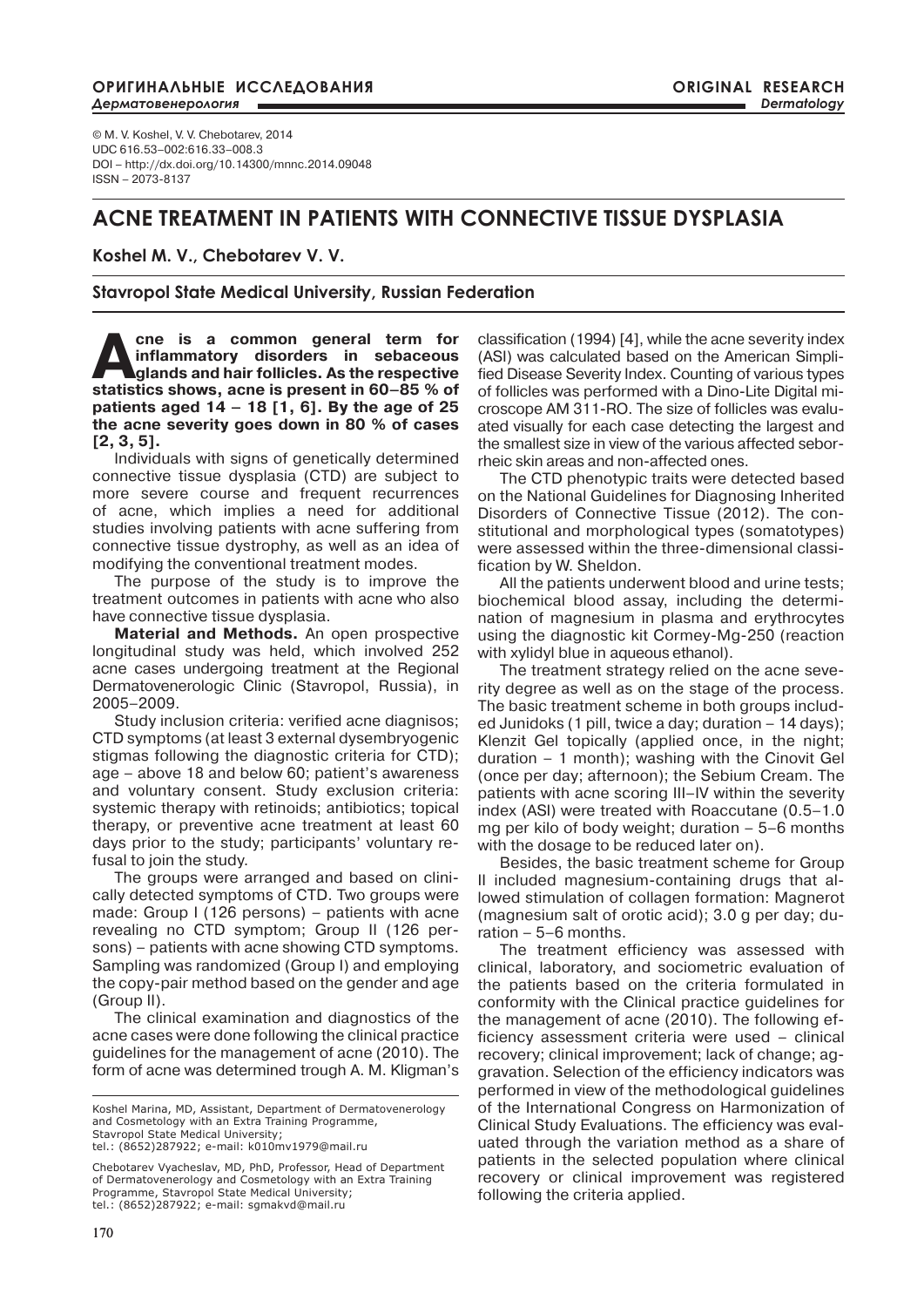The mathematical processing of the data was done using the standard packages of the applied software Statistica 7.0 и SPSS 16.0 for Windows.

**Results and Discussion.** The analysis of acne cases distribution by types of the disease showed significant differences in their structure within the groups studied. Group I patients were typically affected with the types of acne that correspond the initial degrees of severity while in Group II the prevalent types of the disease were those that come along with a high degree of severity. Given that, the acne cases with CTD had II and III acne severity degrees prevailing (just like it was in Group I). The patients with the number of stigmas ranging from 3 to 5 had ASI I and ASI II (13 and 45 %), while in the cases with the number of stigmas exceeding 5 the ASI was III and IV (15 and 11 %) The correlation analysis revealed a strong dependency between the CTD intensity and the severity of the disease (r=-0.3–0.6, p<0.05). There was an increase in the number of stigmas detected in the patients with acne, which grew along with an increase in the disease severity.

The levels of Magnesium ions found in the plasma and erythrocytes showed a significant difference when the two groups were compared (p<0.05). Magnesium deficiency in plasma was verified in 68 (54 %) of Group II patients; Magnesium deficiency in erythrocytes (hypomagnesehistya) – in 43 (57 %) patients while the patients with acne in Group I had the same index within norm close to that of a healthy person. (norm – 0.7–1.1 mmol/l). The CTD test sensitivity on blood Magnesium deficiency in the patients with acne was SE 0.54, and its specificity – SP 0.8. At the same time, the likelihood ratio for the positive result was LR=2.7.

Thus, patients with acne associated with CTD reveal (reliably more frequently, if compared to a comparison group of patients; based on likelihood ratio for the positive result) reduced levels of blood magnesium ions. The high likelihood ratio gives evidence that the blood magnesium level is a highly informative laboratory criterion in terms of differential diagnostics of patients with acne associated with CTD.

It was found that the correlation between the level of magnesium in blood plasma (r=0.38, p<0.05) and in erythrocytes (r=–0.442 p<0.05) was high, and went up along with the severity of acne up to the r=–0.672 and r=–0.759 respectively.

Given the basic medication therapy, the patients with acne in both groups showed a serious decrease in the number of *complaints*. No significant difference was found in the dynamics of complaints in the two groups, which is proof of a proper basic medication treatment. The two groups of patients with acne showed different dynamics in the number of inflammatory elements (Fig.). The patients in Group I had their papulae and pustules going down in the number faster than those in Group II, and by the end of Week 3 they demonstrated significant difference ( $p$ <0.05), which remained there for three weeks. However, by the end of the treatment (Week 8) the two groups showed equal number of unresolved skin elements.





After the treatment, plasma *magnesium deficiency* was verified in 13 (10 %) patients, while erythrocyte magnesium deficiency – in 18 (14 %) of the acne cases with CTD. The difference between the initial and final levels of magnesium in Group II was significant (р<0.05). In Group I the patients had their blood magnesium level within the normal reference index.

Following the treatment no patient demonstrated aggravation in the condition. The population studied had no patient without response to the given treatment. Clinical recovery was shown more often in Group I if compared to Group II. The efficiency of treating patients with acne was 91 %, while the same indicator for acne cases with CTD was 86 % ; besides, there was a stable tendency found towards a reduced efficiency as the number of dysembryogenesis stigmas was growing.

The remote outcomes were evaluated based on the relapse time.

In Group II, unlike in Group I, relapses occurred more often (69 % of the patients) in the first year after the therapy; yet later on those were less frequent. Thus, Group II had significantly higher number of relapses compared to Group I, which ex juvantibus shows the negative impact that connective tissue dysplasia has on the course of acne.

All the treatment schemes employed were safe for the patients with acne vulgaris and connective tissue dysplasia, all this proving the validity of their practical application.

The nature of the major factors associations for acne progress, which was detected through the method of linear regression, proved monotonic, this allowing detecting (with stepwise logistic regression and odds ratio calculation) the most relevant factors for the disease progress: duration of the disease (factorial weight 3.86), concomitant pathology (2.67), somatotype (3.71), magnesium deficiency in erythrocytes (6,91) and plasma (6,37), as well as phenotypic signs of CTD (dysembryogenic stigmas) (6.89). The index of the relative risk for acne development in the presence of the significant factors for disease progress depended on the disease duration (>3 yrs), hypomagnesehistya, hypomagnesemia, the somatotype, the number of CTD stigmas exceeding 5 (0.1–10).

The statistical model included quantitative variables – the level of magnesium in blood serum (Х1) and